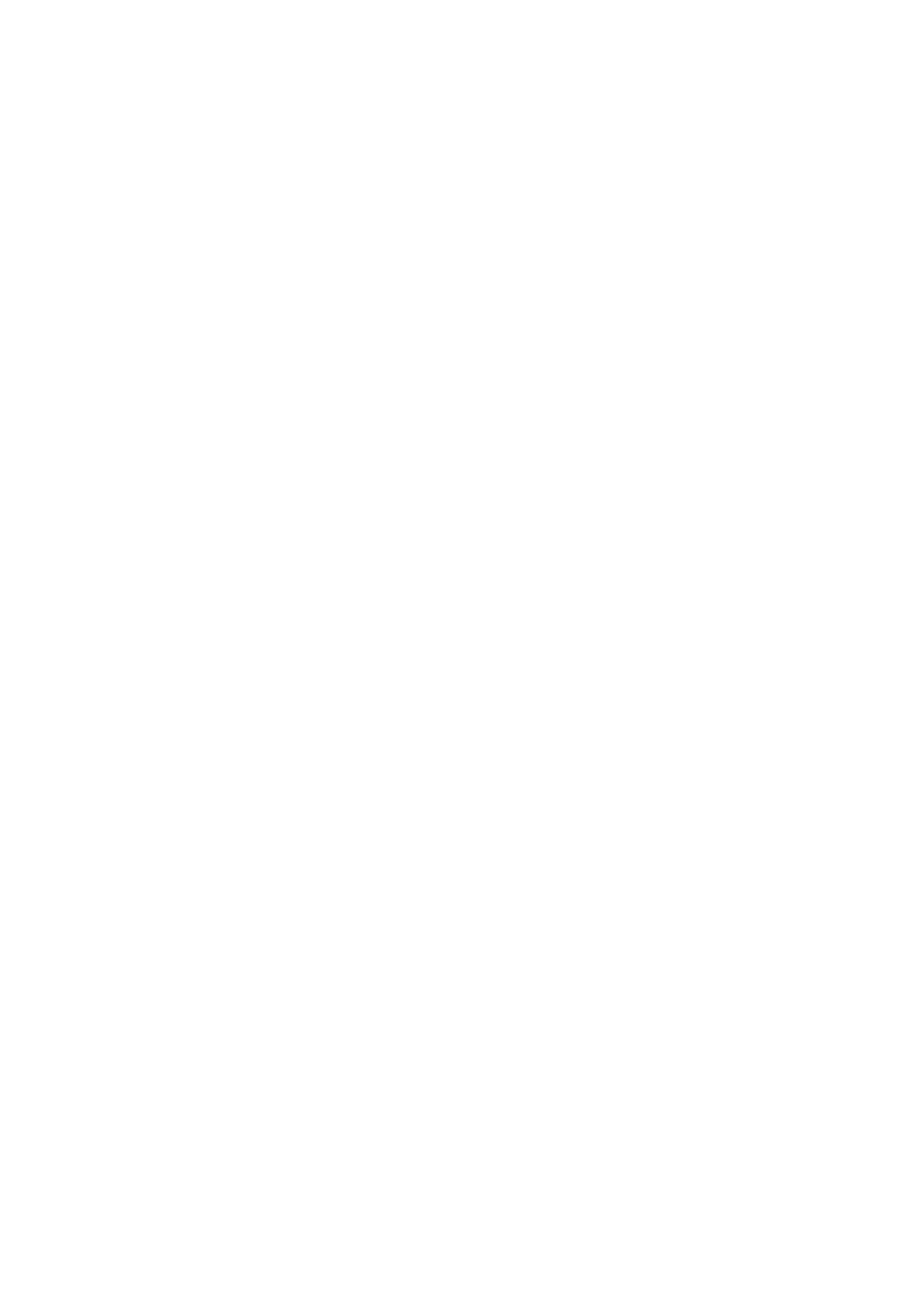### **In the case of Amrollahi v. Denmark,**

The European Court of Human Rights (First Section), sitting as a Chamber composed of:

Mr C.L. ROZAKIS, *President*,

Mrs F. TULKENS,

Mr P. LORENZEN,

Mrs N. VAJIĆ,

Mr E. LEVITS,

Mr A. KOVLER,

Mr V. ZAGREBELSKY, *judges*,

and Mr E. FRIBERGH, *Section Registrar*,

Having deliberated in private on 27 June 2002,

Delivers the following judgment, which was adopted on the last-mentioned date:

## PROCEDURE

1. The case originated in an application (no. 56811/00) against the Kingdom of Denmark lodged with the Court under Article 34 of the Convention for the Protection of Human Rights and Fundamental Freedoms ("the Convention") by an Iranian national, Davood Amrollahi ("the applicant"), on 3 March 2000.

2. The applicant, who had been granted legal aid, was represented by Mr Jørgen Lange, a lawyer practising in Copenhagen. The Danish Government ("the Government") were represented by their Agent, Mr Hans Klingenberg, of the Ministry of Foreign Affairs.

3. The applicant complained under Article 8 of the Convention that, as a result of his expulsion from Denmark, he will be separated from his wife and children, who cannot be expected to follow him to Iran.

4. The application was allocated to the Second Section of the Court (Rule 52 § 1 of the Rules of Court). Within that Section, the Chamber that would consider the case (Article 27 § 1 of the Convention) was constituted as provided in Rule 26 § 1 of the Rules of Court.

5. The Court decided to apply Rule 39 of the Rules of Court, indicating to the Government that it was desirable in the interests of the parties and the proper conduct of the proceedings not to expel the applicant pending the Court's decision.

6. By a decision of 28 June 2001 the Court declared the application partly admissible.

7. After consulting the parties, the Court decided that no hearing on the merits was required (Rule 59 § 2, *in fine*). The Government filed additional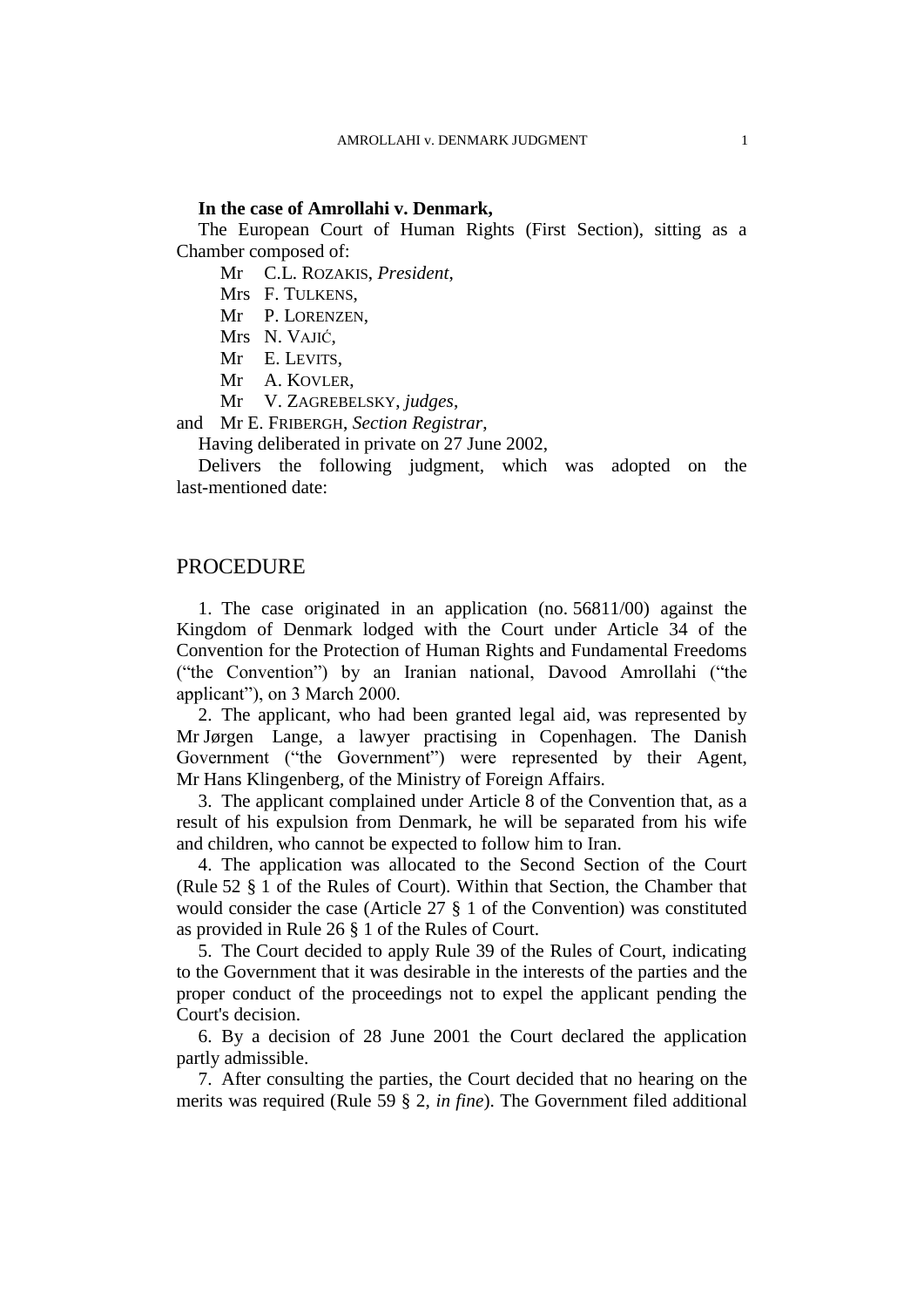observations concerning exhaustion of national remedies. The applicant filed supplementary information on his present situation.

8. On 1 November 2001 the Court changed the composition of its Sections (Rule 25 § 1). This case was assigned to the newly composed First Section.

# THE FACTS

## I. THE CIRCUMSTANCES OF THE CASE

## **A. Personal circumstances**

9. The applicant is an Iranian citizen, born in 1966, and lives in Viborg, Denmark.

10. In 1986 the applicant commenced his military training in Iran. It is not clear whether he participated directly in the war between Iran and Iraq. On 25 April 1987 he deserted and fled to Turkey, where he arrived on 5 May 1987. It appears that the applicant stayed for some time in Turkey and then in Greece.

11. He arrived in Denmark on 20 August 1989 and applied for asylum. Pursuant to the practice of the Danish immigration authorities at that time, all asylum-seekers from Iran who, due to desertion from the army, had left their home country before the armistice between Iran and Iraq in the summer of 1988 were granted a residence permit. Accordingly, on 12 October 1990 the applicant was granted a residence and work permit. On 25 August 1994 the residence permit became permanent.

12. In 1992 the applicant met a Danish woman, A, with whom he cohabited. A daughter was born out of the relationship on 16 October 1996. The applicant and A got married on 23 September 1997 and had another child, a son, born on 20 April 2001. A also has a daughter born in 1989 from a previous relationship, who lives with A and the applicant, and with whom the applicant has a very close relationship. All three children have been raised pursuant to Danish traditions.

13. It appears that the applicant's family broke off all relations with him in 1987 due to his desertion from the army.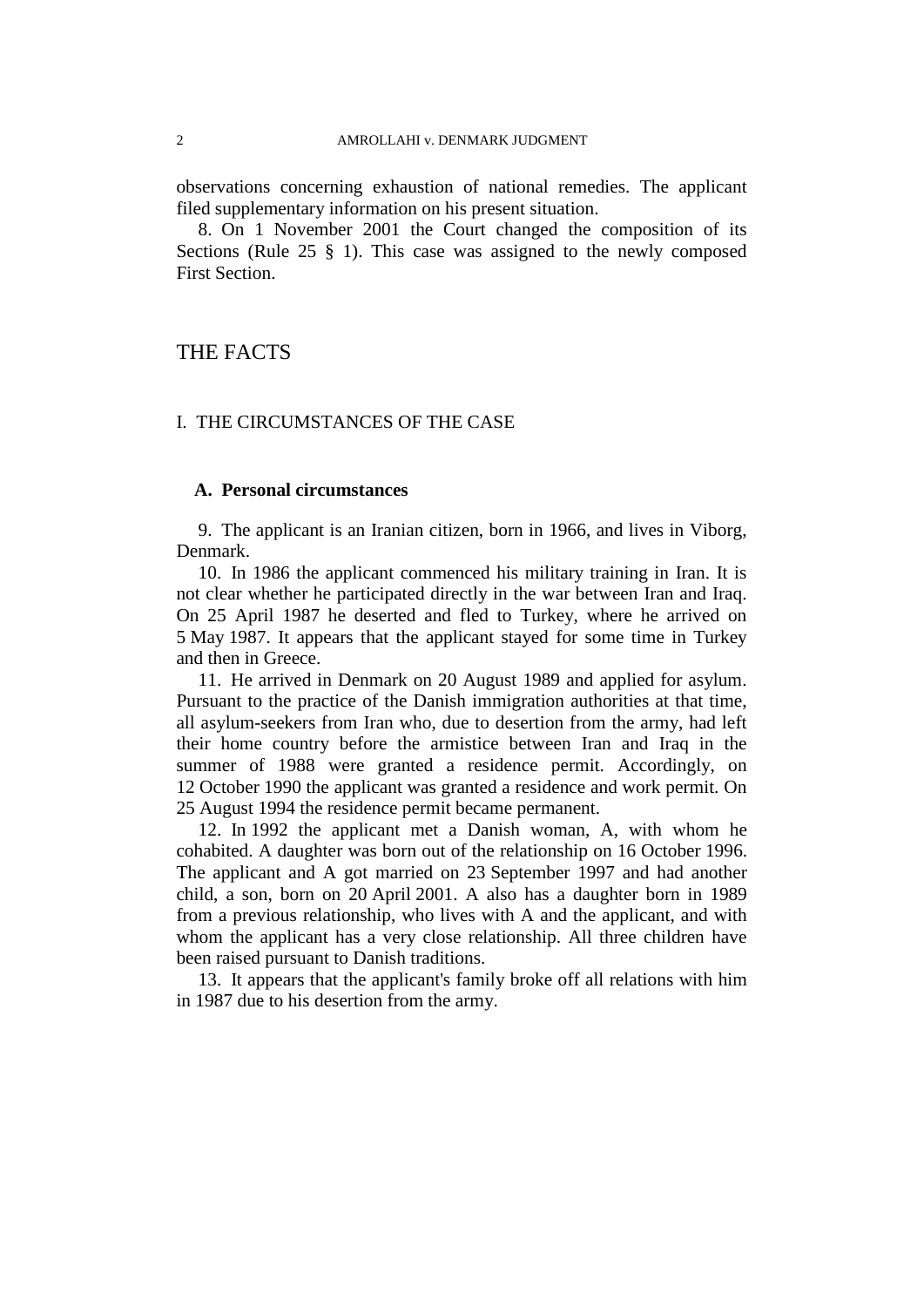14. In Denmark the applicant had been making a living as the owner of a pizzeria until the end of 1996. Since May 2000 he had been receiving welfare benefits and was at the same time assigned job training by the municipalitywith the possibility of continuing employment. A works at a retirement home.

## **B. Proceedings before the domestic authorities**

15. On 17 December 1996 the applicant was arrested and detained on remand, charged with drug trafficking allegedly committed during 1996. By judgment of 1 October 1997 the City Court of Hobro (*retten i Hobro*) found him guilty, *inter alia*, of drug trafficking with regard to at least 450 grams of heroine contrary to Article 191 of the Criminal Code. He was sentenced to three years' imprisonment and, pursuant to sections 22 and 26 of the Aliens Act, was expelled from Denmark with a life-long ban on his return.

The applicant appealed against the judgment but withdrew the appeal in November 1997, whereupon the City Court judgment acquired legal force.

16. On 14 July 1998, pursuant to section 50 of the Aliens Act, the applicant instituted proceedings in the City Court of Hobro claiming that material changes in his circumstances had occurred on account of which he requested the court to review the expulsion order. He referred to his family situation and alleged, with reference to information obtained from Amnesty International, that it could not be ruled out that he would risk severe punishment in Iran for having deserted from the army and also perhaps receive a life sentence for the narcotics crimes committed in Denmark.

On 11 September 1998 the City Court rejected the applicant's request, as it did not find that the applicant's situation had changed to such an extent that there was any reason to revoke the expulsion order. This decision was upheld by the High Court of Western Denmark (*Vestre Landsret*) on 9 October 1998.

17. On 17 December 1998 the applicant had served two-thirds of his sentence and was due to be released on parole. Since he did not consent to the deportation and refused to leave the country voluntarily, he was detained as from that date in accordance with the Aliens Act with a view to being repatriated. Also in accordance with the Aliens Act, the applicant availed himself of the possibility, prior to the enforcement of a deportation, to bring before the immigration authorities (*Udlændingestyrelsen*) the question whether he could be returned to Iran, since, pursuant to the Aliens Act, an alien must not be returned to a country in which he or she will risk persecution on the grounds set out in Article 1 A of the Convention of 28 July 1951 concerning the Status of Refugees. The immigration authorities found, on 13 January 1999, that the applicant would not risk persecution in Iran of a kind which could constitute a basis for his remaining in Denmark. The applicant appealed against this decision to the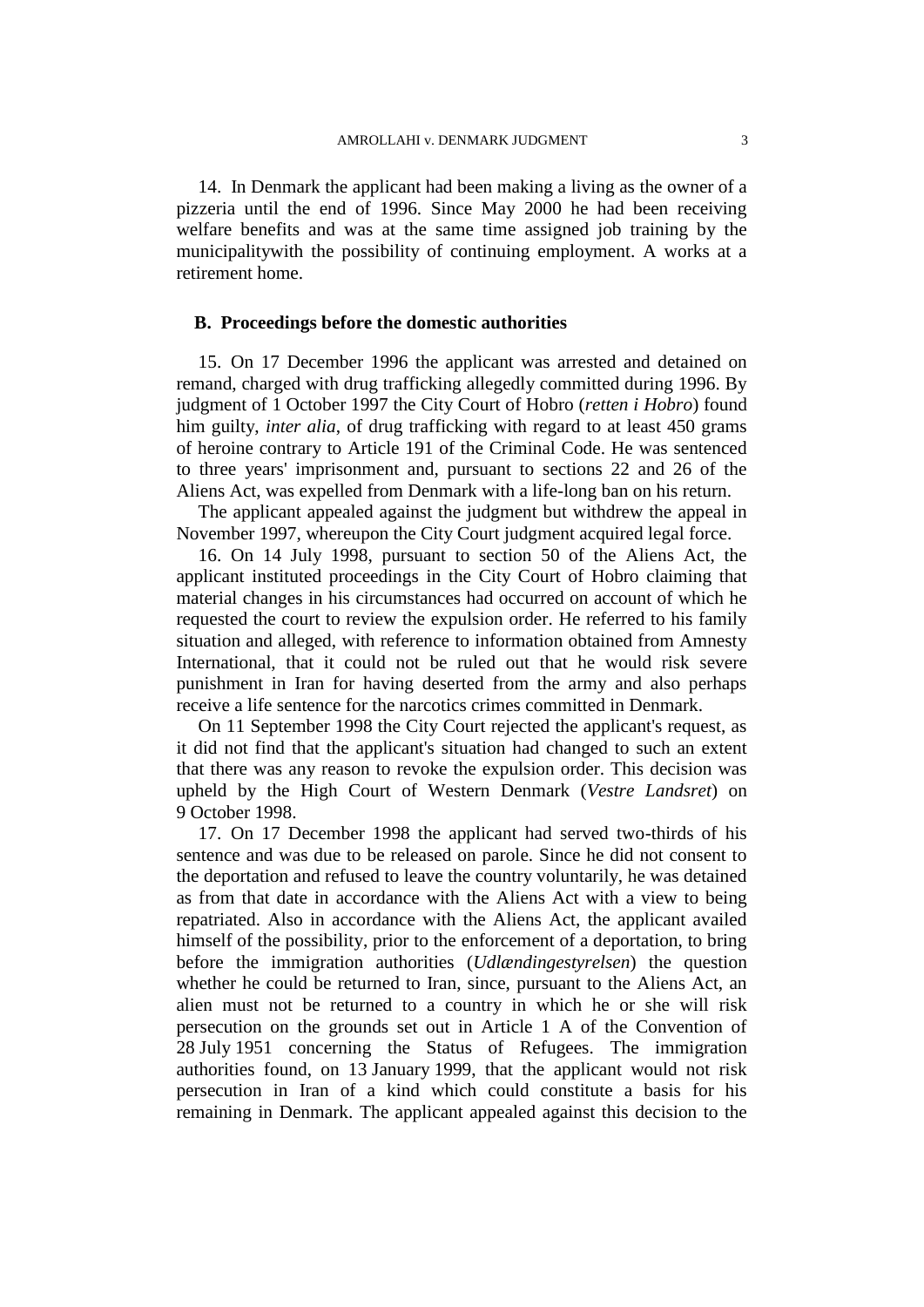Refugee Board (*Flygtningenævnet*), which on 16 April 1999 requested the Ministry of Foreign Affairs to provide more information on the situation in Iran.

Having obtained information from several different authorities, on 4 January 2000 the Refugee Board confirmed the immigration authorities' decision.

18. Subsequently, relying on section 50 of the Aliens Act for the second time, and claiming that material changes in his circumstances had occurred, the applicant requested the City Court of Hobro to reconsider the expulsion decision. The court had the same material at its disposal as the Refugee Board and a number of statements from doctors concerning the applicant's state of health. In addition, A was heard stating *inter alia* that her daughter from a previous relationship, refuses to move to Iran. By judgment of 14 February 2000 the City Court revoked the decision to expel the applicant.

On 3 March 2000 the High Court of Western Denmark quashed the above decision and dismissed the applicant's request for reconsideration of the expulsion order since, pursuant to section 50 of the Aliens Act, an expelled alien is entitled to only one judicial review of the question of expulsion. The applicant's application for leave to appeal against this decision was granted by the Leave to Appeal Board *(Procesbevillingsnævnet)* on 5 May 2000.

The applicant was released from his detention on 11 May 2000.

On 7 September 2000 the Supreme Court upheld the High Court's decision of 3 March 2000 as it agreed that a request for a review of an expulsion order pursuant to section 50 of the Aliens Act could only be examined once by the courts.

## II. RELEVANT DOMESTIC LAW

19. The Aliens Act formerly provided in so far as relevant:

### Section 22

"An alien who has lawfully lived in Denmark for more than the last seven years, and an alien issued with a residence permit under sections 7or 8 may be expelled only if:

...

(iv) the alien is sentenced to imprisonment or other custodial penalty pursuant to the Euphoriants Act or Articles 191 or 191a of the Criminal Code."

## Section 26:

1. "In deciding whether or not to expel the alien, regard must be had not only to the alien's ties with the Danish community, including the duration of his stay in Denmark,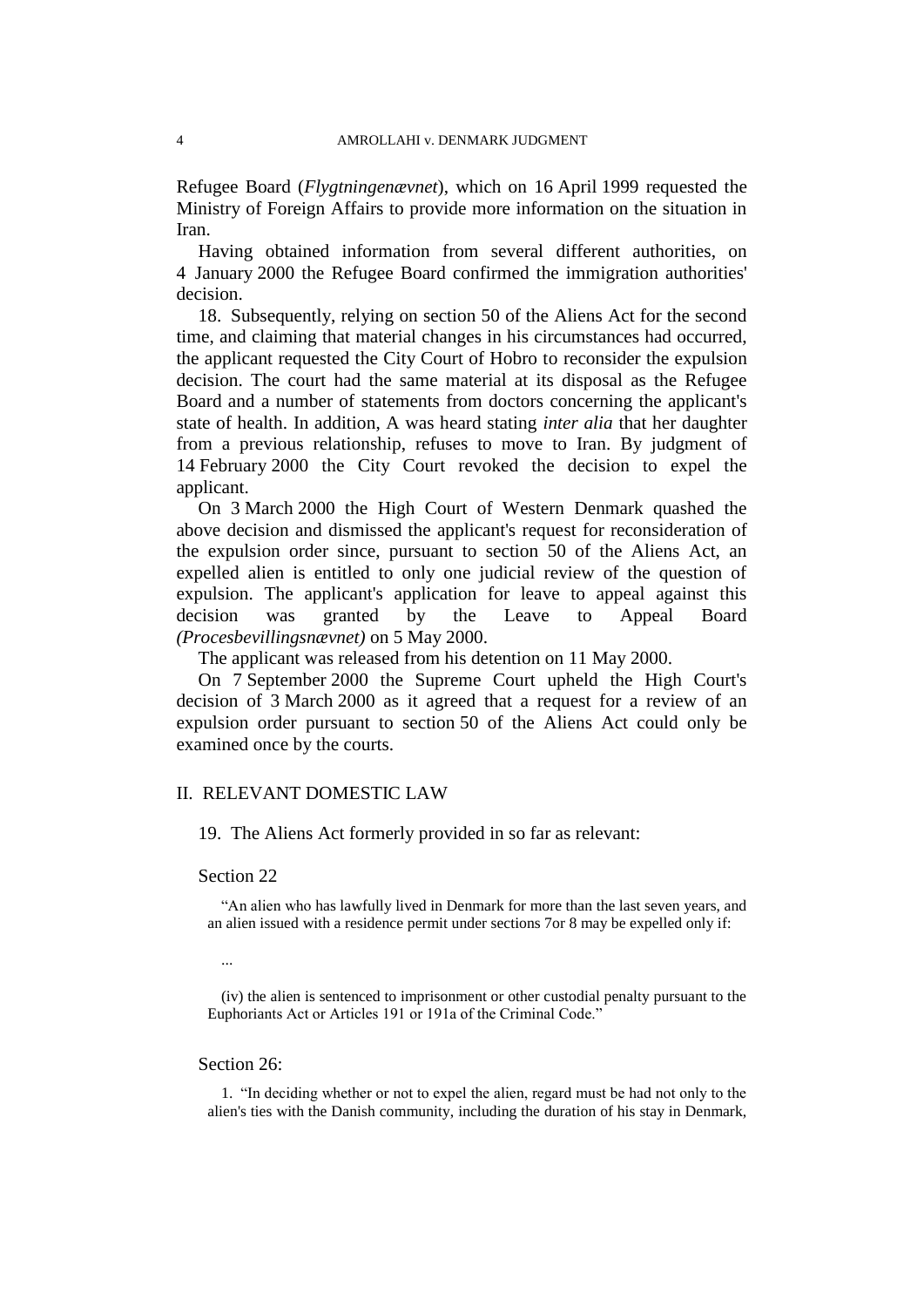but also to the question whether expulsion must be assumed to be particularly burdensome on him, in particular because of:

(i) the alien's age, health, and other circumstances;

(ii) the alien's personal or family ties with Danish or foreign nationals living in Denmark;

(iii) the alien's other ties with Denmark, including whether the alien came to Denmark in his childhood or tender years and therefore spent some or all of his formative years in Denmark;

(iv) the alien's slight or non-existent ties with his country of origin or any other country in which he may be expected to take up residence;

(v) the risk that the alien will be ill-treated in his country of origin or any other country in which he may be expected to take up residence; and

(vi) exposure to outrages, misuse or other harm etc. in the present country causing an alien holding a residence permit pursuant to section 9, subsection 1 (ii) to no longer cohabit at a shared residence with the person permanently resident in Denmark, or the alien's otherwise particularly weak position.

2. An alien may be expelled pursuant to section 22(iv) unless factors mentioned in subsection 1 above constitute a decisive argument against doing so."

## Section 50 (1) provides:

"If expulsion under section 49 (1) has not been enforced, an alien claiming that a material change in his circumstances has occurred, cf. section 26, may demand that the public prosecutor bring before the court the question of revocation of the expulsion order. Such a petition may be submitted not less than six months and no later than two months before the date when enforcement of the expulsion can be expected. If a petition is submitted at a later date, the court may decide to examine the case if it deems it to be excusable that the time-limit has been exceeded."

# THE LAW

## I. THE GOVERNMENT'S PRELIMINARY OBJECTION

20. The Government requested that the Court reconsider its decision of 28 June 2001 to declare the current complaint admissible, as in the Government's view the applicant failed to exhaust national remedies, notably by failing to request leave from the Leave to Appeal Board to appeal to the Supreme Court against the High Court's decision of 9 October 1998. Noting the Court's finding that a review pursuant to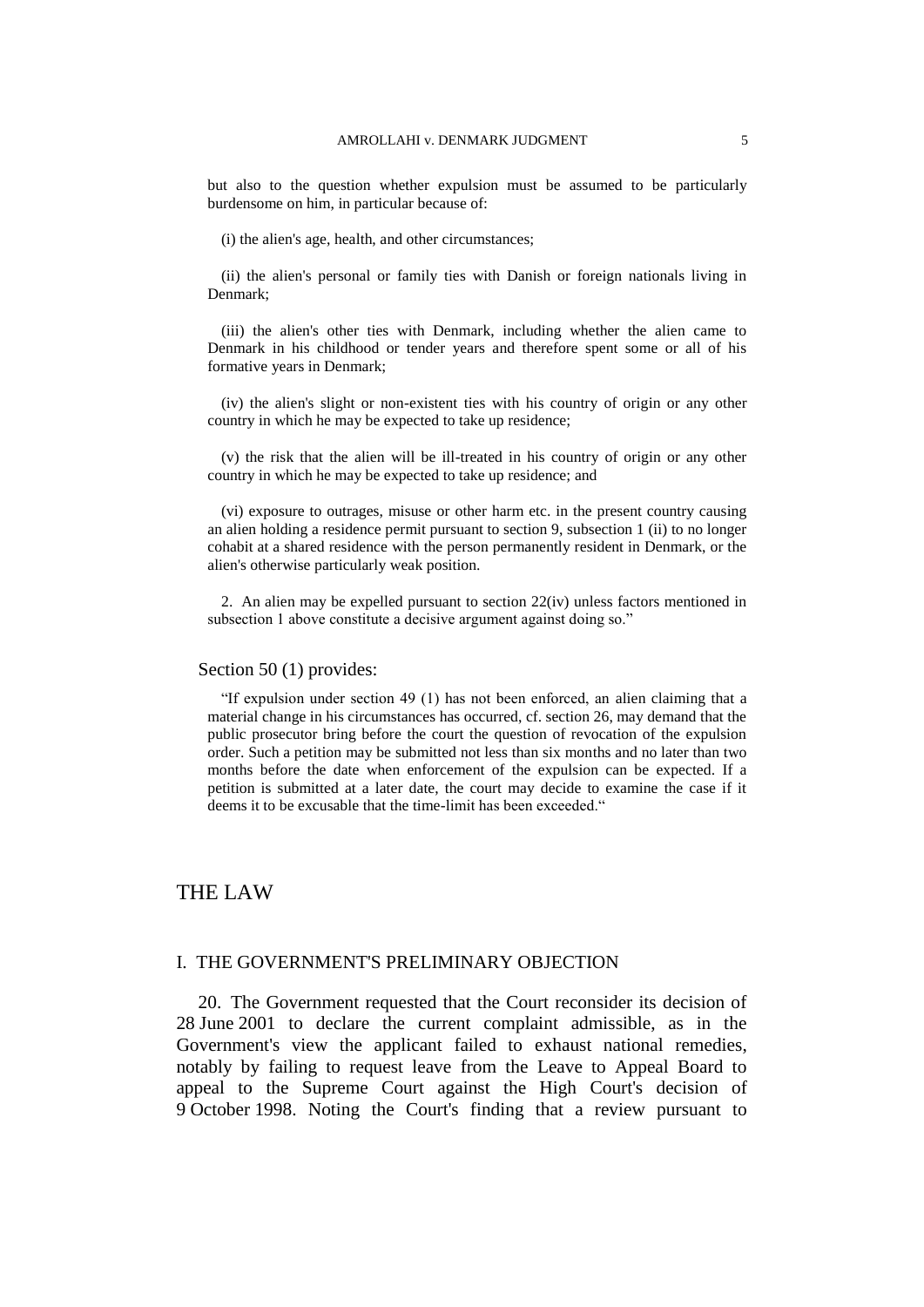section 50 of the Aliens Act may be regarded as an adequate and effective remedy, the Government pointed out that such a review can only be carried out once (see the Supreme Court's decision of 7 September 2000). The applicant availed himself of this remedy when the City Court and the High Court rejected his request on 11 September 1998 and 9 October 1998. However, he failed to seek leave to appeal against the latter decision and has therefore not exhausted domestic remedies.

21. The Court points out that under Rule 55 of the Rules of Court any plea of inadmissibility must, in so far as its character and the circumstances permit, be raised by the Government in its observations on the admissibility of the application submitted as provided in Rule 51 or 54, as the case may be.

22. The Government's objection was not raised, as it could have been, when the admissibility of the application was being considered by the Court. Thus, in the Court's view there is estoppel (see, *inter alia,Nikolova v. Bulgaria* [GC], no. 31195/96, § 44, ECHR 1999-II and *Rehbock v. Slovenia*, no. 29462/95, 28 November 2000).

## II. ALLEGED VIOLATION OF ARTICLE 8 OF THE CONVENTION

23. The applicant complained that if deported he would lose contact with his wife, children and stepdaughter as they cannot be expected to follow him to Iran. He invoked Article 8 of the Convention, which states:

"1. Everyone has the right to respect for his private and family life, his home and his correspondence.

2. There shall be no interference by a public authority with the exercise of this right except such as is in accordance with the law and is necessary in a democratic society in the interests of national security, public safety or the economic well-being of the country, for the prevention of disorder or crime, for the protection of health or morals, or for the protection of the rights and freedoms of others."

## **A. Parties' submissions**

24. The applicant submitted that his wife, his children and the daughter from his wife's previous relationship cannot be expected to go to Iran. His wife is not a Muslim and the daughter from his wife's previous relationship refuses to follow him to Iran. Accordingly, an expulsion would result in the break up of his family life.

25. The Government submitted that even if the expulsion order interferes with the applicant's family life, it discloses no violation of Article 8 of the Convention. Given the seriousness of the offence which the applicant committed in Denmark the measure of expulsion was called for in the interest of public safety, for the prevention of disorder or crime, and for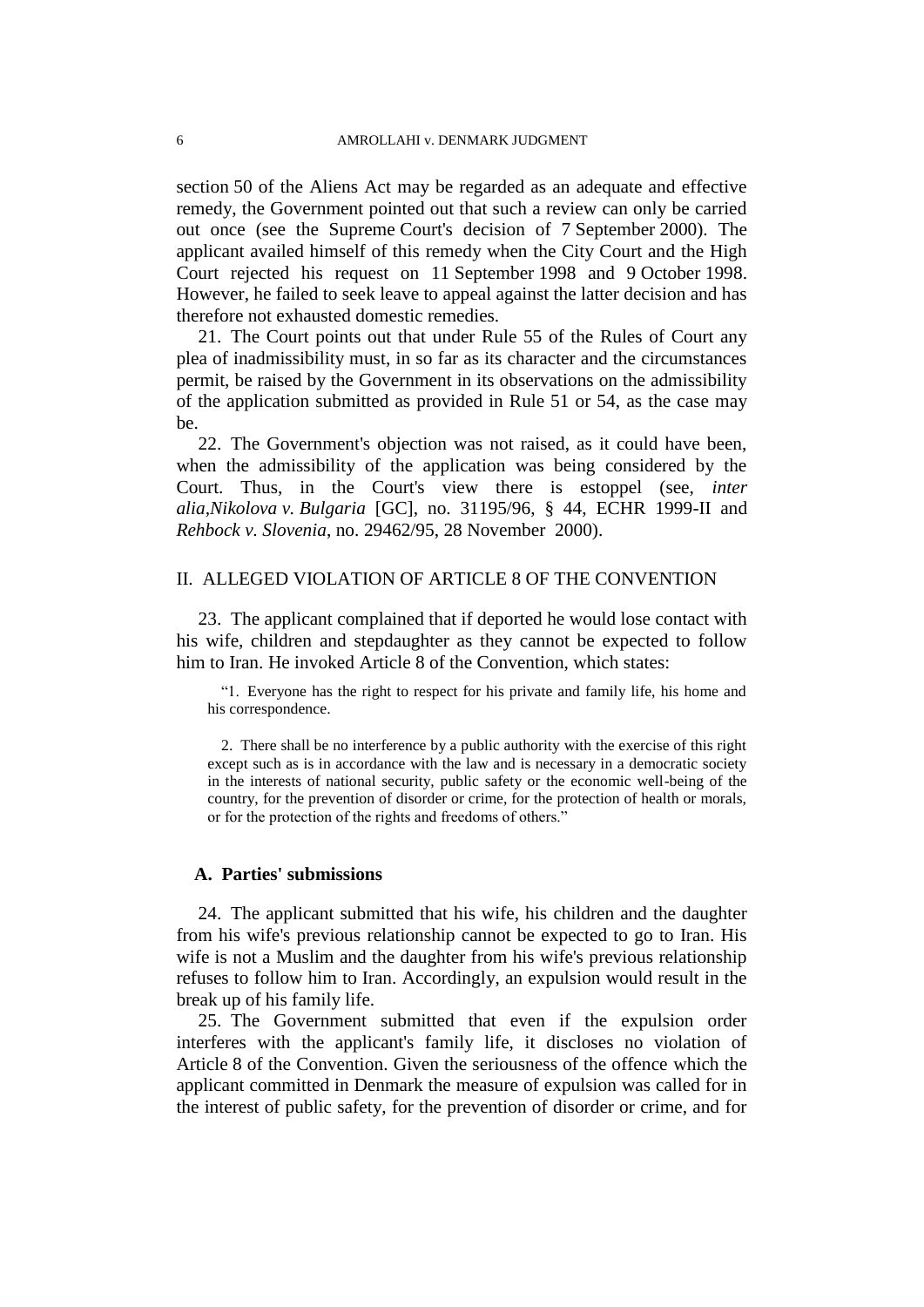the protection of the rights and freedoms of others, and was necessary in a democratic society within the meaning of Article 8 § 2 of the Convention. The Government drew attention to the fact that the applicant has very strong ties with his country of origin since he was already an adult when he left Iran and had his entire school education in Iran. He masters the local language, he served part of his compulsory military service and he has family there. In comparison, the applicant does not have strong ties with Denmark. At the time the expulsion order was made he had resided for only eight years in Denmark. Moreover, in the Government's view, there is no evidence to prove that the applicant's spouse, the children of the marriage, and the spouse's child of another relationship will not be able to accompany the applicant to Iran.

## **B. The Court's assessment**

## *1. Whether there was an interference with the applicant's right under Article 8 of the Convention*

26. The Court recalls that no right for an alien to enter or to reside in a particular country is as such guaranteed by the Convention. However, the removal of a person from a country where close members of his family are living may amount to an infringement of the right to respect for family life as guaranteed in Article 8 § 1 of the Convention (see the Moustaquim v. Belgium judgment of 18 February 1991, Series A no. 193, p. 18, § 16).

27. In the present case, the applicant, an Iranian citizen, is married to a Danish citizen with whom at the time when the expulsion order became final he had one child, also holding Danish citizenship. Accordingly, the expulsion order interfered with the applicant's right to respect for his family life within the meaning of Article 8 § 1 of the Convention.

28. Such interference will infringe the Convention if it does not meet the requirements of paragraph 2 of Article 8. It is therefore necessary to determine whether it was "in accordance with the law", motivated by one or more of the legitimate aims set out in that paragraph, and "necessary in a democratic society".

## *2. Whether the interference was "in accordance with the law"*

29. The Court observes, and this was not in dispute between the parties, that the Danish authorities, when expelling the applicant relied on various provisions of the Aliens Act, especially sections 22 and 26.

30. The Court is satisfied that the interference was "in accordance with the law" within the meaning of Article 8 § 2 of the Convention.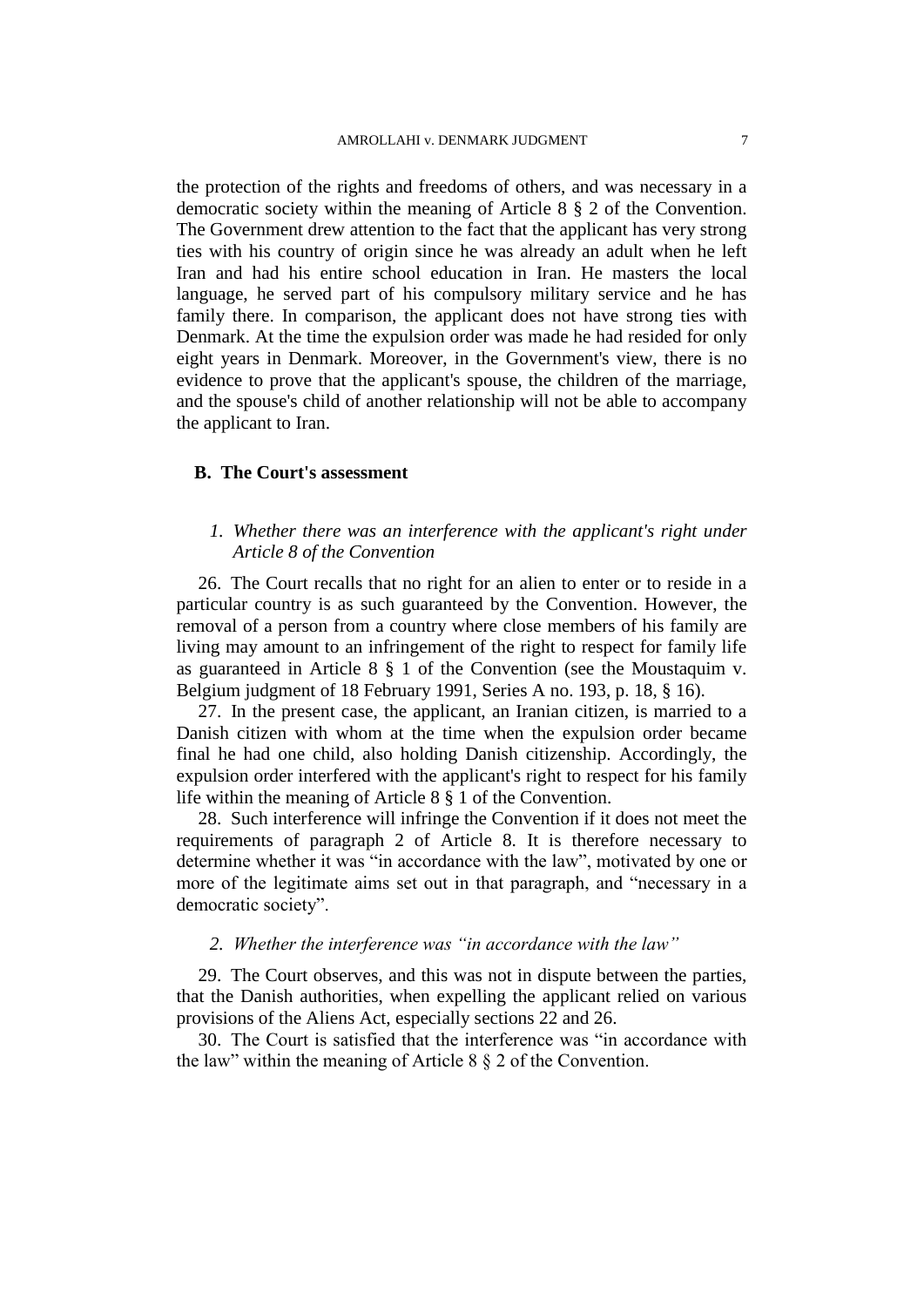#### 8 AMROLLAHI v. DENMARK JUDGMENT

#### *3. Whether the interference pursued a legitimate aim*

31. When ordering the expulsion of the applicant, the Danish authorities, notably the City Court of Hobro in its judgment of 1 October 1997, considered that the applicant should be expelled on the basis of the serious offence which he had committed and in the interests of public order and security.

32. The Court is therefore satisfied that the measure was ordered "for the prevention of disorder (and) crime" within the meaning of Article 8 § 2 of the Convention.

## *4. Whether the interference was "necessary in a democratic society"*

33. The Court recalls that it is for the Contracting States to maintain public order, in particular by exercising their right, as a matter of well-established international law and subject to their treaty obligations, to control the entry and residence of aliens. To that end they have the power to deport aliens convicted of criminal offences. However, their decisions in this field must, insofar as they may interfere with a right protected under paragraph 1 of Article 8, be necessary in a democratic society, that is to say justified by a pressing social need and, in particular, proportionate to the legitimate aim pursued (see the Dalia v. France judgment of 19 February 1998, *Reports of Judgments and Decisions* 1998-I, p. 91, § 52 and the Mehemi v. France judgment of 26 September 1997, *Reports* 1997-VI, p. 1971, § 34).

34. Accordingly, the Court's task consists in ascertaining whether the decision to expel the applicant in the circumstances struck a fair balance between the relevant interests, namely the applicant's right to respect for his family life, on the one hand, and the prevention of disorder and crime, on the other.

35. In cases where the main obstacle to expulsion is the difficulties for the spouses to stay together and in particular for a spouse and/or children to live in the country of origin of the person to be expelled, the guiding principles in order to examine whether the measure was necessary in a democratic society have been established by the Court as follows (see *Boultif v. Switzerland,* no. 54273/00, § 48, to be published in ECHR-2001).

In assessing the relevant criteria in such a case, the Court will consider the nature and seriousness of the offence committed by the applicant; the length of the applicant's stay in the country from which he is going to be expelled; the time elapsed since the offence was committed and the applicant's conduct during that period; the nationalities of the various persons concerned; the applicant's family situation, such as the length of the marriage; and other factors expressing the effectiveness of a couple's family life; whether the spouse knew about the offence at the time when he or she entered into a family relationship; and whether there are children in the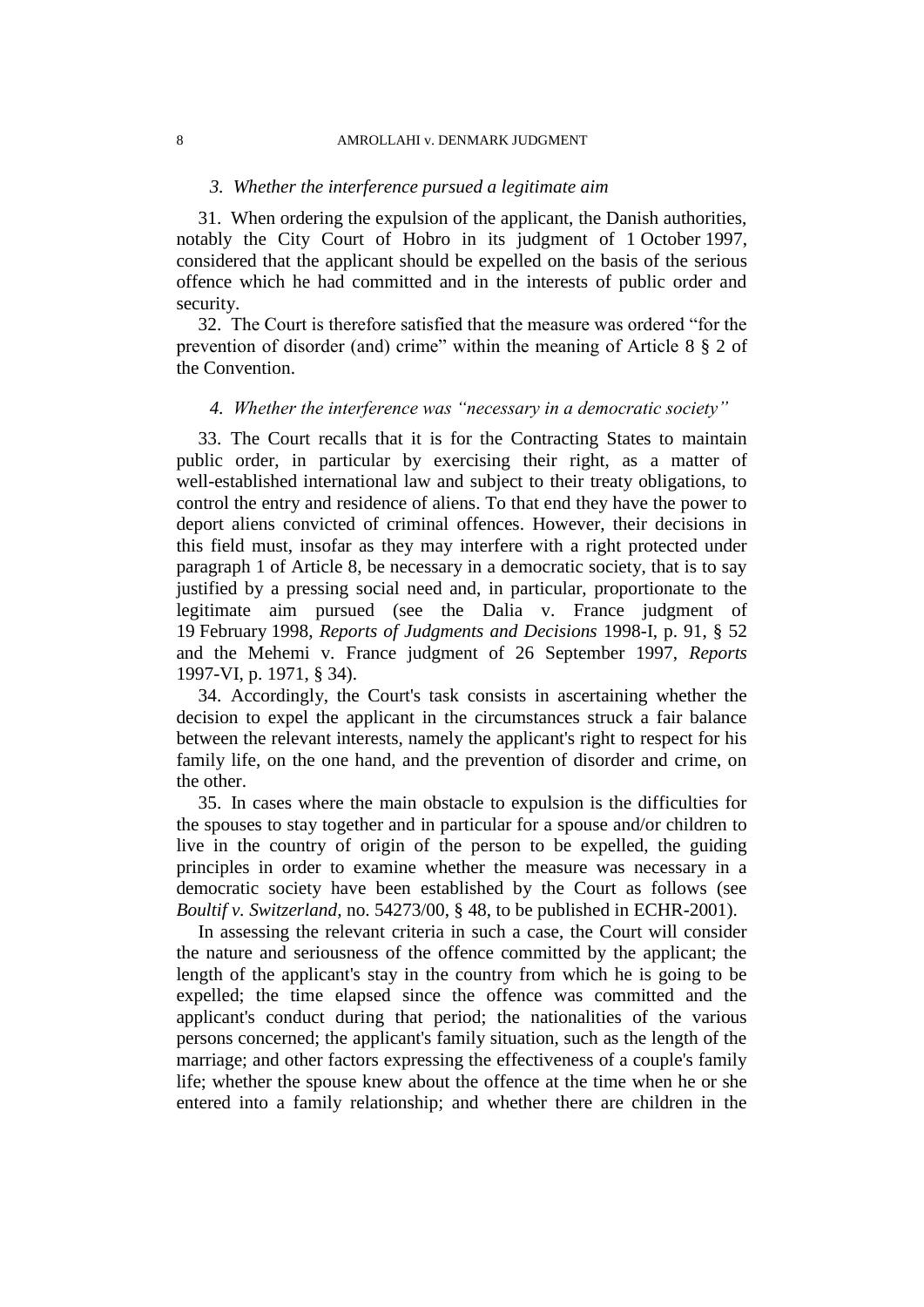marriage, and if so, their age. Not least, the Court will also consider the seriousness of the difficulties which the spouse is likely to encounter in the country of origin, though the mere fact that a person might face certain difficulties in accompanying her or his spouse cannot in itself exclude an expulsion.

36. The Court has first considered the nature and seriousness of the offence committed. It notes that the applicant arrived in Denmark in 1989 and was subsequently convicted for drug trafficking committed during 1996. In its judgment of 1 October 1997 the City Court of Hobro found the applicant guilty, *inter alia*, of drug trafficking with regard to at least 450 grams of heroine contrary to Article 191 of the Criminal Code. The expulsion order was therefore based on a serious offence.

37. In view of the devastating effects drugs have on people's lives, the Court understands why the authorities show great firmness to those who actively contribute to the spread of this scourge (see, *inter alia,* the Dalia v. France judgment of 19 February 1998, *Reports* 1998-I, p. 92, §54). In the Court's view, even if the applicant had not previously been convicted, this does not detract from the seriousness and gravity of such a crime (see the Bouchelkia v. France judgment of 29 January 1997, *Reports*, 1997-I, p. 65, § 51 and *Nwosu v. Denmark* (dec.), no. 50359/99, 10 July 2001).

38. As to the applicant's connections with his country of origin, the Court recalls that he left Iran in 1987 when he was twenty-one years old. His mother tongue is Farsi and he had received all his schooling in Iran. Thus, undoubtedly he has ties with Iran. However, on the material before the Court, nothing suggests that the applicant has maintained strong links, if any, with Iran, notably since he lost contact with his family there in 1987.

39. As to the applicant's ties with Denmark, these are mainly connected with his wife, children and stepdaughter, who are all Danish citizens. The applicant and A got married in September 1997, one week before his conviction by the City Court. However, noting that their relationship commenced in 1992 and that they had their first child in October 1996 the Court has no doubt as to the **"**effectiveness" of the couple's family life and it considers that the applicant must be considered to have strong ties with Denmark.

40. The Court has next examined the possibility of the applicant, his wife and his children establishing family life elsewhere. The Court has considered, first, whether the applicant and his wife and their children could live together in Iran.

41. The applicant's wife, A, is a Danish national. She has never been to Iran, she does not know Farsi and she is not a Muslim. Besides being married to an Iranian man, she has no ties with the country. In these circumstances the Court accepts even if it is not impossible for the spouse and the applicant's children to live in Iran that it would, nevertheless, cause them obvious and serious difficulties. In addition, the Court recalls thatA's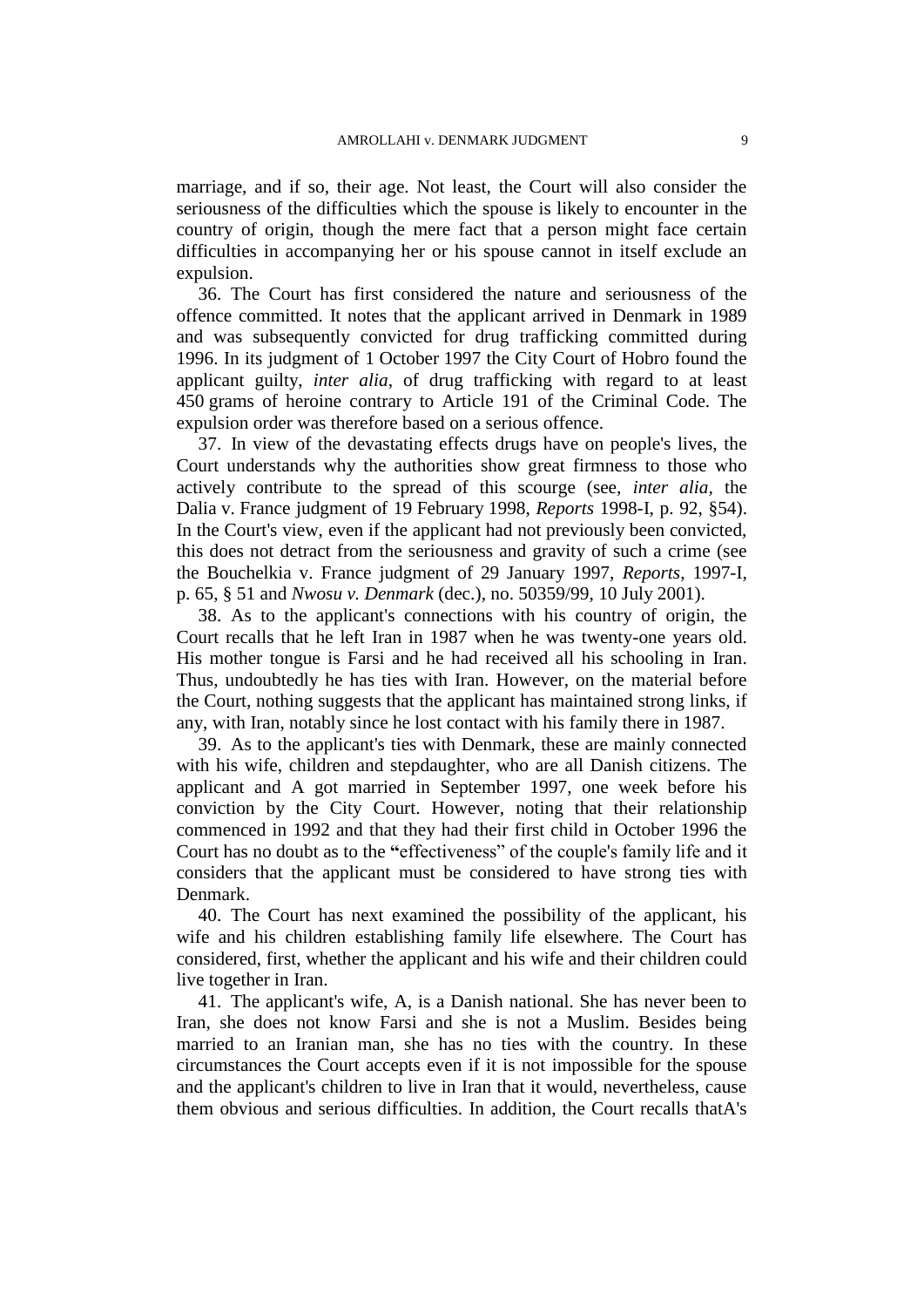daughter from a previous relationship, who has lived with A since her birth in 1989, refuses to move to Iran. Taking this fact into account as well, A cannot, in the Court's opinion, be expected to follow the applicant to Iran.

42. The question of establishing family life elsewhere must also be examined. In this connection the Court notes that during the period from April 1987 until August 1989 the applicant stayed in Turkey and Greece respectively. Nevertheless, the applicant was apparently residing there illegally and it has not been established that he or A has any attachment to either of those countries. In the Court's opinion there is therefore no indication that both spouses can obtain authorisation to reside lawfully in either of the said countries or in any other country but Iran.

43. Accordingly, as a consequence of the applicant's permanent exclusion from Denmark the family will be separated, since it is *de facto* impossible for them to continue their family life outside Denmark.

44. In the light of the above elements, the Court considers that the expulsion of the applicant to Iran would be disproportionate to the aims pursued. The implementation of the expulsion would accordingly be in breach of Article 8 of the Convention.

## III. APPLICATION OF ARTICLE 41 OF THE CONVENTION

## 45. Article 41 of the Convention provides:

"If the Court finds that there has been a violation of the Convention or the Protocols thereto, and if the internal law of the High Contracting Party concerned allows only partial reparation to be made, the Court shall, if necessary, afford just satisfaction to the injured party."

46. Following the decision of the Court declaring the application admissible, the Court requested the applicant to submit his claims for just satisfaction. Although the applicant had claimed just satisfaction in his original application, no claims were submitted in response to the Court's invitation.

47. The Court recalls that it is not required to examine such matters of its own motion and, consequently, finds that it is unnecessary to apply Article 41 in this case (the Huvig v. France judgment of 24 April 1990, Series A no. 176-B, p. 57, §§ 37-38).

## FOR THESE REASONS, THE COURT UNANIMOUSLY

- 1. *Rejects* the Government's preliminary objection as to the exhaustion of domestic remedies;
- 2. *Holds* unanimously that the implementation of the decision to expel the applicant to Iran would be a violation of Article 8 of the Convention;